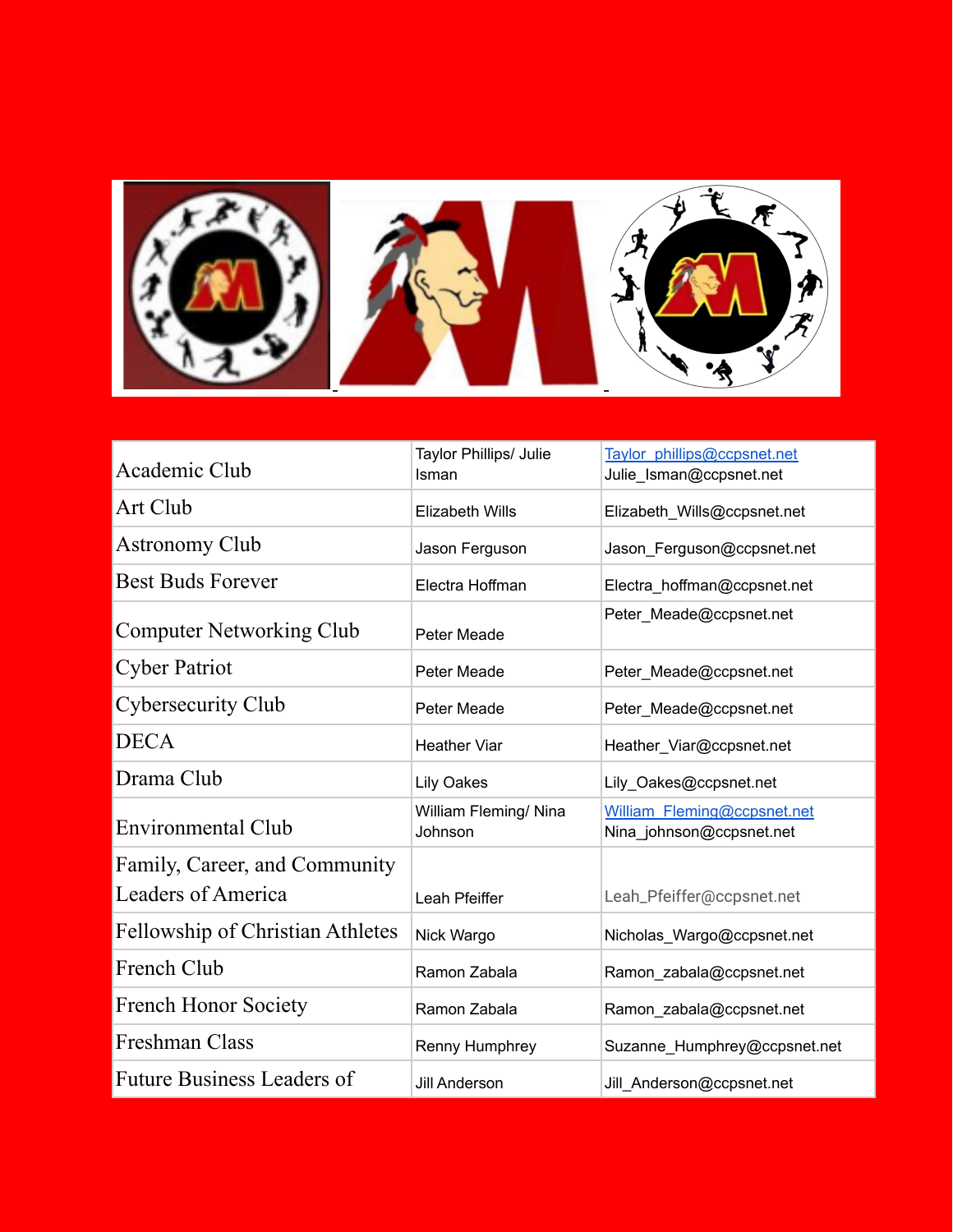| America                                     |                                                           |                                                                                        |
|---------------------------------------------|-----------------------------------------------------------|----------------------------------------------------------------------------------------|
| Gay-Straight Alliance (GSA)                 | Callie Joegbloedt                                         | Callie_joengbloedt@ccpsnet.net                                                         |
| German Club                                 | Michaela Young                                            | Michaela_young@ccpsnet.net                                                             |
| <b>German National Honor Society</b>        | Michaela Young                                            | Michaela_young@ccpsnet.net                                                             |
| International Quill and Scroll              | Nicole Eshelman                                           | Nicole_Eshelman@ccpsnet.net                                                            |
| <b>International Thespian Society</b>       | <b>Lilly Oaks</b>                                         | Lily_Oakes@ccpsnet.net                                                                 |
| <b>Junior Class</b>                         | Shawn Dugger                                              | Shawn_Dugger@ccpsnet.net                                                               |
| Key Club                                    | Debra Reed                                                | Debra_Reed@ccpsnet.net                                                                 |
| Latin Club                                  | Jacquelyn Fitzgerald                                      | Jacquelyn_fitzgerald@ccpsnet.net                                                       |
| Latin National Honor Society                | Jacquelyn Fitzgerald                                      | Jacquelyn_fitzgerald@ccpsnet.net                                                       |
| <b>Marching Band</b>                        | Don Davis                                                 | Donald_Davis@ccpsnet.net                                                               |
| National Art Honor Society                  | <b>Matthew Ramirez</b>                                    | Mathhew_Ramirez@ccpsnet.net                                                            |
| National Honor Society                      | Nathan Hoback                                             | Nathan_Hoback@ccpsnet.net                                                              |
| National Spanish Honor Society              | Nathan Hoback                                             | Nathan_Hoback@ccpsnet.net                                                              |
| Project 7                                   | Vacant                                                    | Vacant                                                                                 |
| <b>Red Cross Club</b>                       | Maureen Cheatham                                          | Maureen_Cheatham@ccpsnet.net                                                           |
| S.T.E.A.M. Team                             | Terrry Johnson                                            | Terry_Johnson@ccpsnet.net                                                              |
| Senior Class                                | Brooke Vaughan                                            | Brooke_Vaughan@ccpsnet.net                                                             |
| <b>Skills USA</b>                           | Peter Meade                                               | Peter_Meade@ccpsnet.net                                                                |
| Sophomore Class                             | Renny Humphrey                                            | Suzanne_Humphrey@ccpsnet.net                                                           |
| Spanish Club                                | Sarah Barlow<br><b>Crystal Horowitz</b><br>Rachel Scherer | Sarah Barlow@ccpsnet.net<br>Crystal Horowitz@ccpsnet.net<br>Rachel Scherer@ccpsnet.net |
| <b>Spanish National Honor Society</b>       | Nathan Hoback                                             | Nathan_Hoback@ccpsnet.net                                                              |
| <b>Student Council Association</b><br>(SCA) | Brooke Vaughan                                            | Brooke_Vaughan@ccpsnet.net                                                             |
| <b>Technology Student Association</b>       | <b>Troy Guerra</b>                                        | Troy_Guerra@ccpsnet.net                                                                |
| Tennis Club                                 | <b>Matthew Ramirez</b>                                    | Mathhew_Ramirez@ccpsnet.net                                                            |